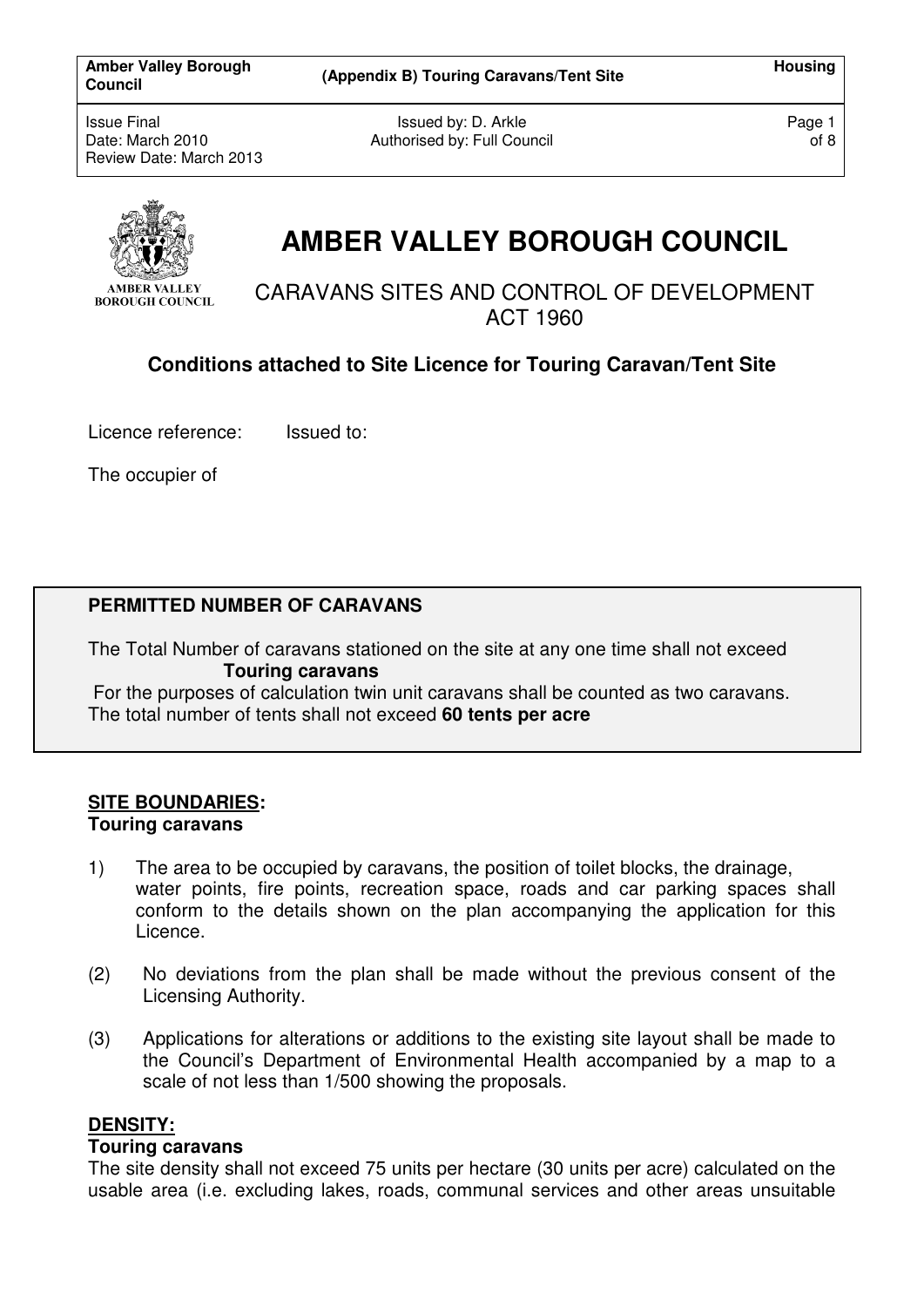for siting caravans). This condition shall also apply to sites with a mixture of touring caravans and tents.

## **SPACE BETWEEN CARAVANS**

#### **Touring caravans**

Every caravan shall be not less than 6 metres from any other caravan in separate family occupation. Vehicles, a single tent (not exceeding 4.6sqm) used in the same family occupation and other ancillary equipment are permitted within the 6 m space, provided the door to the caravan is not obstructed and there is a clear space of 3 m from the adjoining caravan. The awning of one caravan may face the awning of another caravan providing there is a clear space of 3 m between them. Caravans shall not be less than 2 metres from a road, if roads are provided.

## **Tented camping near to touring caravans:**

Where operators wish to allow groups of tents on pitches between caravans, the following will apply:

a) Up to six tents accommodating no more than twelve people (including children), known to each other and forming a group who book together, are allowed to form one pitch. People in the group should be informed and consent to forming a group as a prior condition to camping. Tents not used for accommodating people will still be counted within the group maximum of six.

- b) Each tent shall be a minimum of two metres from any other tent in the group (as measured from the closest point of the fabric of the tent, including awning or any other structure). Where a canvas type tent is used within a group then the separation distance around such a tent is four metres.
- c) There should be a separation distance of six metres between the outer tents or structures in one group and those of another, in any direction as well as from any caravan.
- d) Emergency vehicles shall have access at all times to within 90 metres of any unit.
- e) Single tents (i.e. not forming part of a group known to each other) should be a minimum of three metres separate from each other as well as from any car, trailer or other equipment not in their possession. Up to six tents can be placed in this way before the inclusion of a six metre separation distance to the next group of tents or any caravan.
- f) Barbecues, cooking equipment, cars, trailers and boats may be placed amongst any group of tents. However the site operation must carry out a risk assessment to ensure the risks from fire and explosions are minimised. The site operator shall ensure that highly flammable substances, other than fixed fuel tanks are removed to a safe storage area and equipment which is capable of supporting an intense fire is kept reasonably separated from any ignition source. The site operator must also assess and deal with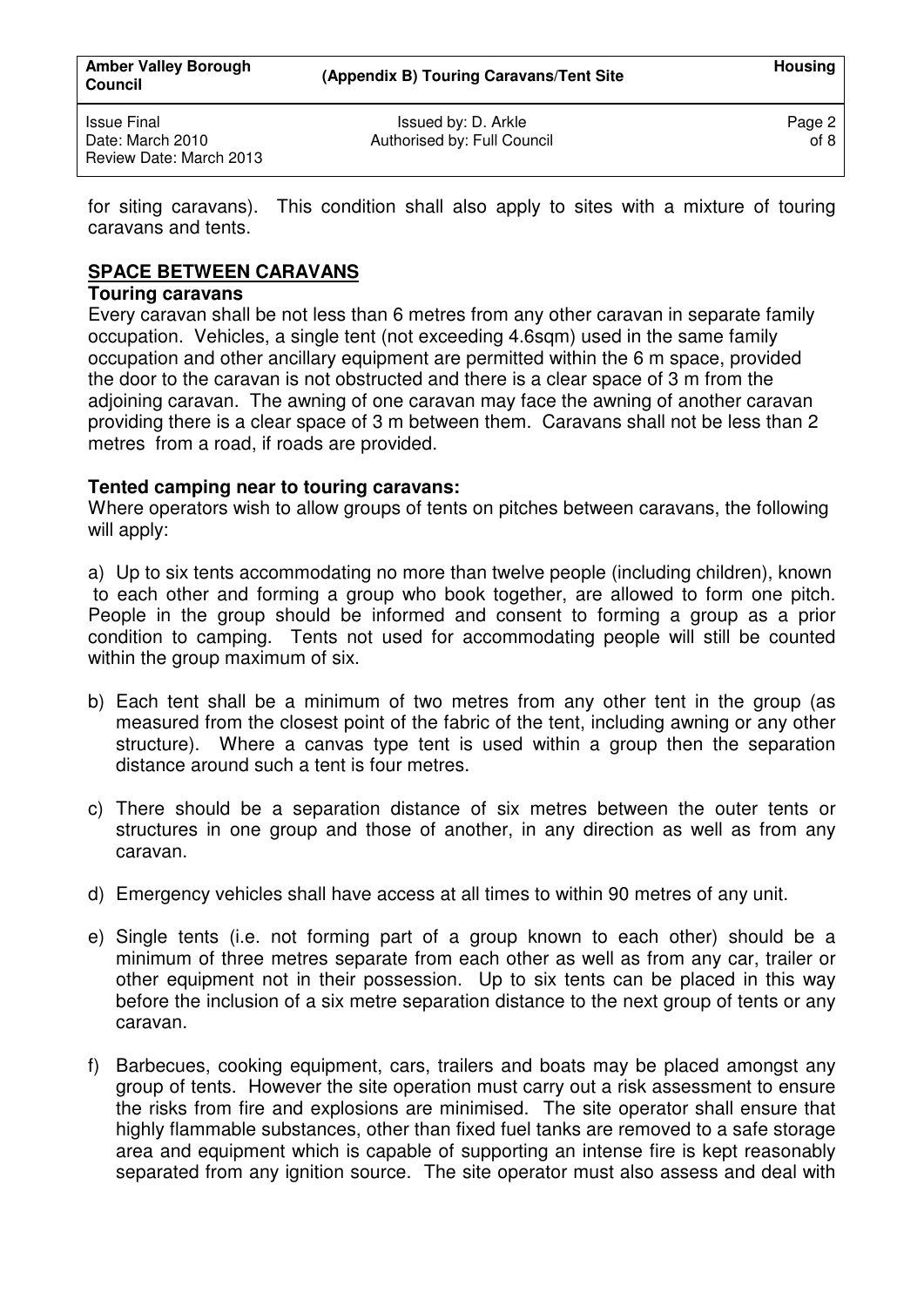any ad hoc factors such as personal behaviour or unusual equipment/hazards which may lead to risk of injury or damage.

g) There shall be a minimum of two metres between any tent and the edge of a kerb or roadway.

# **ROADS, FOOTPATHS AND GATEWAYS**

## **Touring caravans:**

Roads, vehicle gateways and footpaths shall be provided if a risk assessment by the site operator shows the site to be difficult or dangerous to negotiate in wet weather.

Where provided roads shall:

- be provided of suitable material and maintained in a serviceable and clean condition.
- be provided so that no caravan standing is more than 50 metres from a road.
- be designed to give adequate access to emergency vehicles.
- be not less than 3.7 metres wide or 3.0 metres wide if a one-way traffic system is in use.
- be suitably lit at night.
- have no overhead cables less than 4.5 metres above the ground.
- be kept clear for emergency vehicles at all times.

Where provided, vehicle gateways shall:

- be a minimum of 3.1 metres wide.
- have a minimum height clearance of 3.7 metres.
- be designed to give adequate access to emergency and other vehicles.

Where provided footpaths shall:

- be not less than 0.75 metres wide and provided with a hard surface when new or replaced ( existing paths may be not less than 0.6 metres wide).
- be suitably lit at night.

Where roads, footpaths and paving are provided, there shall be adequate surface water drainage.

## **USE AND OCCUPATION**

#### **Touring caravans:**

This Licence shall not save as hereinafter set out authorise the use of the land for The standing of caravans except for holiday/touring purposes and during the period from **1 st March** to **31st October** in each year.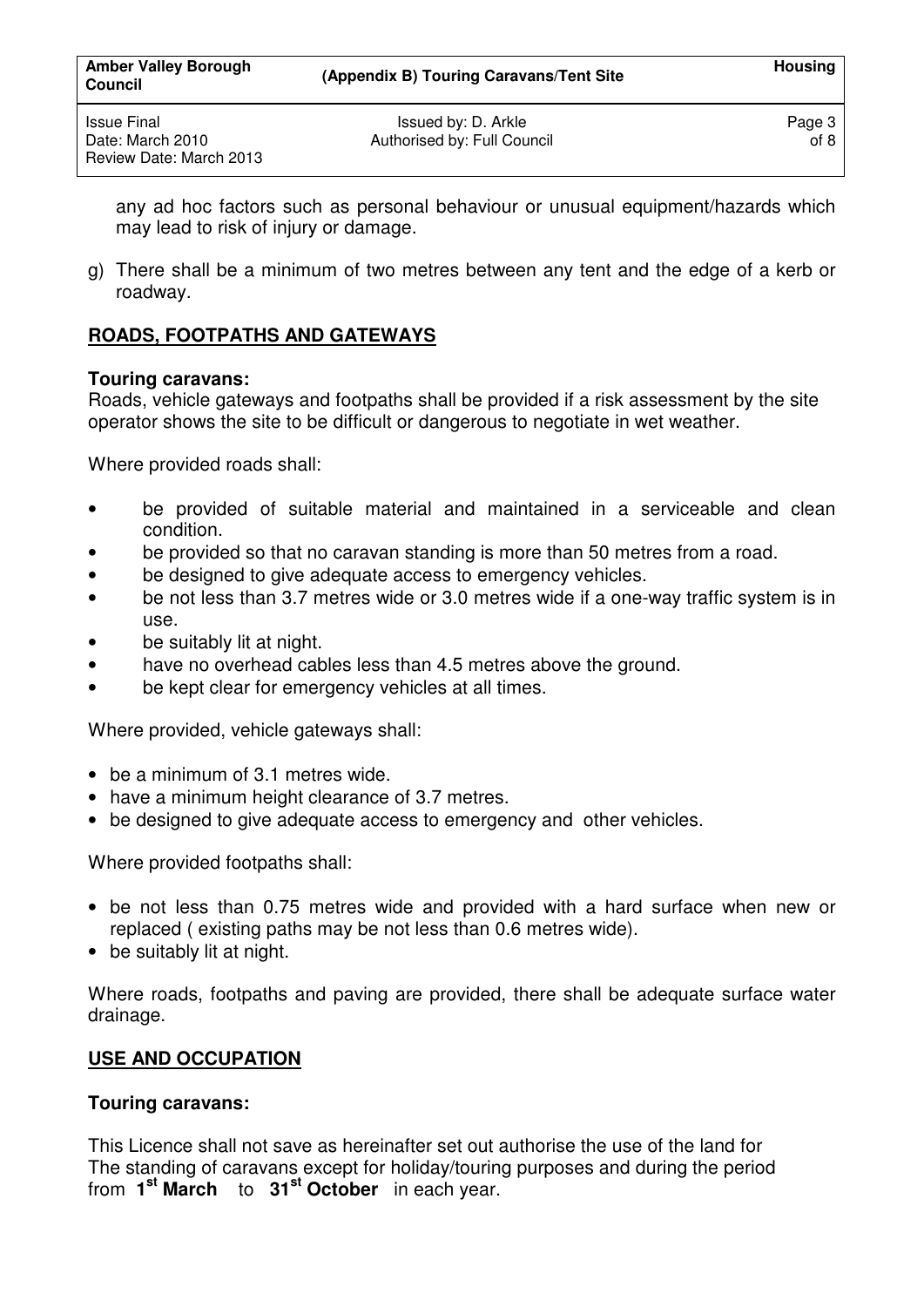Nothing in this Licence shall authorise the occupation of caravans during the period from **1st November** to **28th February** in each year.

## **USE AND OCCUPATION (cont.)**

## **Touring caravans**

Unless caravans are removed during the period **1 st November** to **28th February**  in each year, every caravan shall stand on a hard standing of suitable material which shall extend over the full areas of the caravan placed upon it and should project not less than 1 metre outwards from the entrance or entrances of the caravan.

## **WATER SUPPLY**

## **Touring caravans**

The site to be provided with a constant and adequate water supply of satisfactory bacteriological and chemical quality. The supply shall be maintained at an adequate flow rate and pressure even when the system is placed under maximum demand. Each pitch shall be no further than 90 metres from a standpipe/ water tap. At each tap there shall be a trapped gulley connected to a soakaway or drainage system.

## **DRAINAGE , SANITATION AND WASHING FACILITIES**

#### **Touring caravans**

For sites with 10 pitches or fewer the scale of sanitary accommodation set out below may be reduced, provided entry to the site is restricted to caravans which have their own facilities.

For sites with up to 120 pitches there shall be

- 2 w.c's for women and 1 w.c & 1 urinal for men, per 30 pitches or part thereof.
- 2 wash hand basins for women and 2 wash hand basins for men per 30 pitches or part thereof, provided with a constant supply of water, sited adjacent to the toilets.

For sites with more than 120 pitches, the provision for toilets and wash hand basins may be varied with the agreement with the licensing authority.

In all cases showers with hot and cold water or water at a suitably controlled temperatur shall be provided at the rate of

• 1 shower for women and 1 shower for men per 60 pitches or part thereof.

Properly designed chemical closet disposal points shall be provided, with an adequate supply of water for cleaning containers. The water supply at disposal points shall be marked "Not Drinking Water"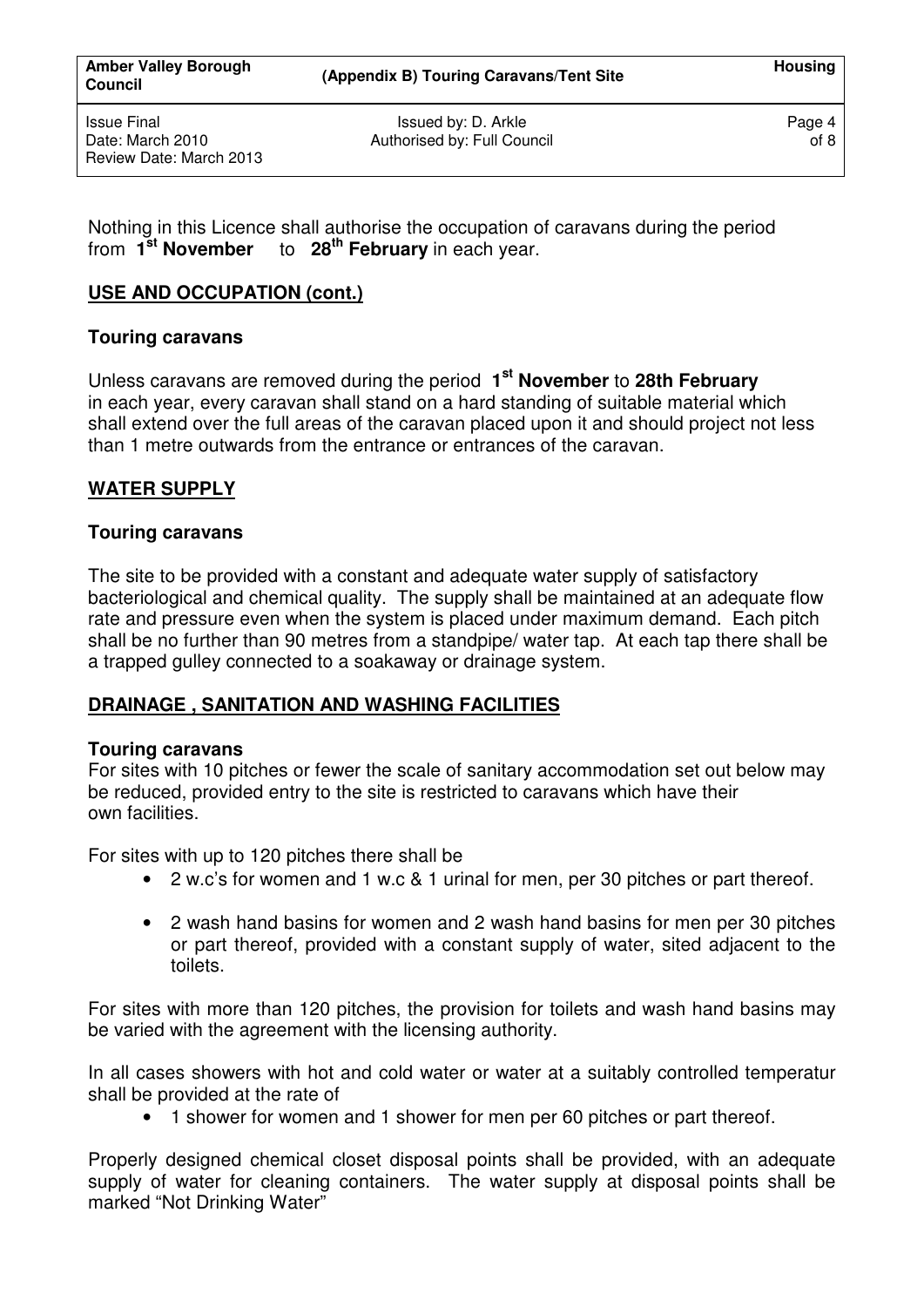Laundry facilities shall be provided with one deep sink per 30 pitches, supplied with hot and cold running water, unless adequate laundry machinery is provided.

Satisfactory provision shall be made for foul drainage, either by connection to a properly constructed septic tank or cesspool, constructed in accordance with current Building Regulation requirements. No alterations/extensions shall be made to any drainage system (other than repairs) without the prior approval of the Council's Department of Environmental Health.

## **REFUSE DISPOSAL**

#### **Touring caravans**

Adequate arrangements shall be made for the storage, collection and disposal of refuse.

## **FIRE PRECAUTIONS**

## **Touring caravans**

There shall be a fire point housed in a weatherproof structure within 90 metres of every caravan and site building, which is easily accessible and clearly and conspicuously marked "FIRE POINT", comprising;

- Two 9 litre water extinguishers complying with BS EN3 (or with an extinguishing capacity of 13A rating) protected from frost.
- Fire warning a means of raising the alarm in the event of a fire shall be provided at each fire point. This could be by means of a manually operated sounder, e.g. metal triangle with a striker, gong or hand operated siren.
- Fire Notices A clearly written and conspicuous notice shall be provided and maintained at each fire point to indicate the action to be taken in case of fire and the location of the nearest telephone. This notice shall indicate the following:-

#### **"On discovering a fire**

- **(i) Ensure the caravan or site building is evacuated.**
- **(ii) Raise the alarm.**
- **(iii) Call the Fire Brigade (the nearest telephone is sited ..............................).**
- **(iv) Attack the fire using the fire fighting equipment provided.**

 **It is in the interest of all occupiers of this site to be familiar with the above routine and the method of operating the fire alarm and fire fighting equipment."** 

• Fire Hazards - Long grass and vegetation shall be cut at frequent intervals to prevent it becoming a fire hazard. Any such cuttings shall be removed from he vicinity of caravans.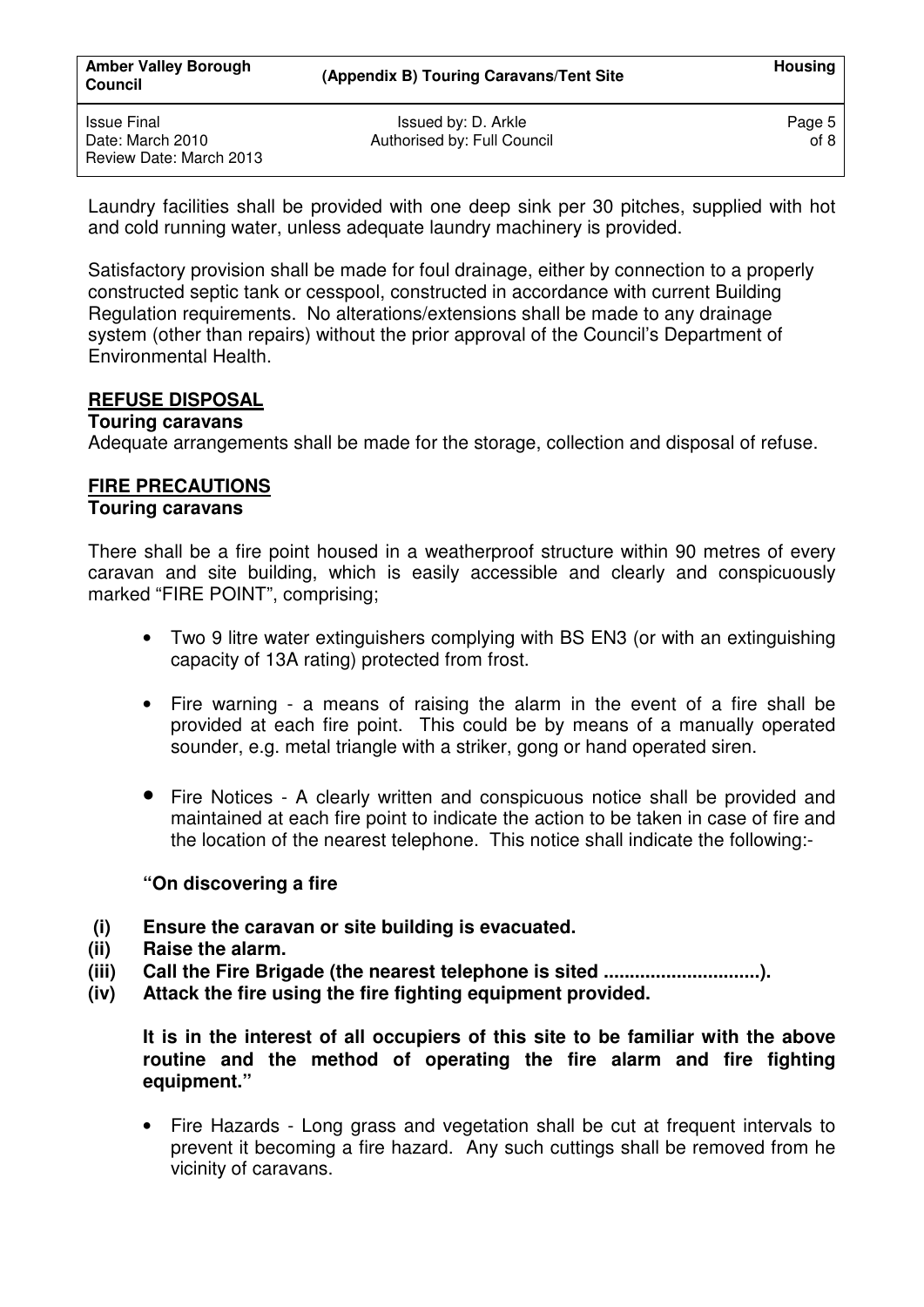- Wherever there is a likelihood of fire spreading due to vegetation catching fire, suitable beaters, of the type used by the Forestry Commission, shall also be provided at each fire point.
- All alarm and fire fighting equipment must be installed, tested and maintained by a competent person. A logbook shall be kept to record tests, remedial action and dates

# **LIQUEFIED PETROLEUM GAS**

## **Touring caravans**

Provision shall be made for the storage of liquefied petroleum gas and regard shall be had to the relevant and applicable parts of the following (or successor guidance);

# For LPG supplied from tanks:

**LP Gas Association Code of Practise 1: Part 1; Design, Installation and Operation of Vessels Located Above Ground** and **Part 4; Buried/Mounded LPG Storage Vessels** 

## For LPG supplied from cylinders:

**LP Gas Association Code of Practise 7; 1999 'Storage of Full and Empty LPG Cylinders and Cartridges.** 

#### **ELECTRICAL INSTALLATIONS Touring caravans**

Where there is an electricity supply it shall be sufficient to meet all reasonable demands of the caravans situated thereon.

Electrical installations, other than Electricity Board works and circuits subject to the regulations made by the Secretary of State under Section 16 of the Energy Act 1983 and Section 64 of the Electricity Act 1947, should be installed, tested and maintained in accordance with BS 7671:1992: 'The Requirements for Electrical Installations' for the time being in force and where appropriate, to the standards which would be acceptable for the purposes of the Electricity (Overhead Lines) Regulations 1988, Statutory Instrument 1988 No. 1057.

The installation shall be inspected in accordance with the appropriate frequency set out below and a certificate in the form required by BS 7671: 1992 shall be provided:

- Fixed buildings (excluding licensed premises) shall be inspected every 3 years.
- Licensed premises shall be inspected every 12 months
- Electrical distribution up to and including connection units on holiday caravan sites shall be inspected every 3 years.
- Electrical distribution up to and including electrical hook up point on touring sites shall be inspected every 12 months.
- Hire fleet caravan holiday homes (site owned) shall be inspected every 3 years.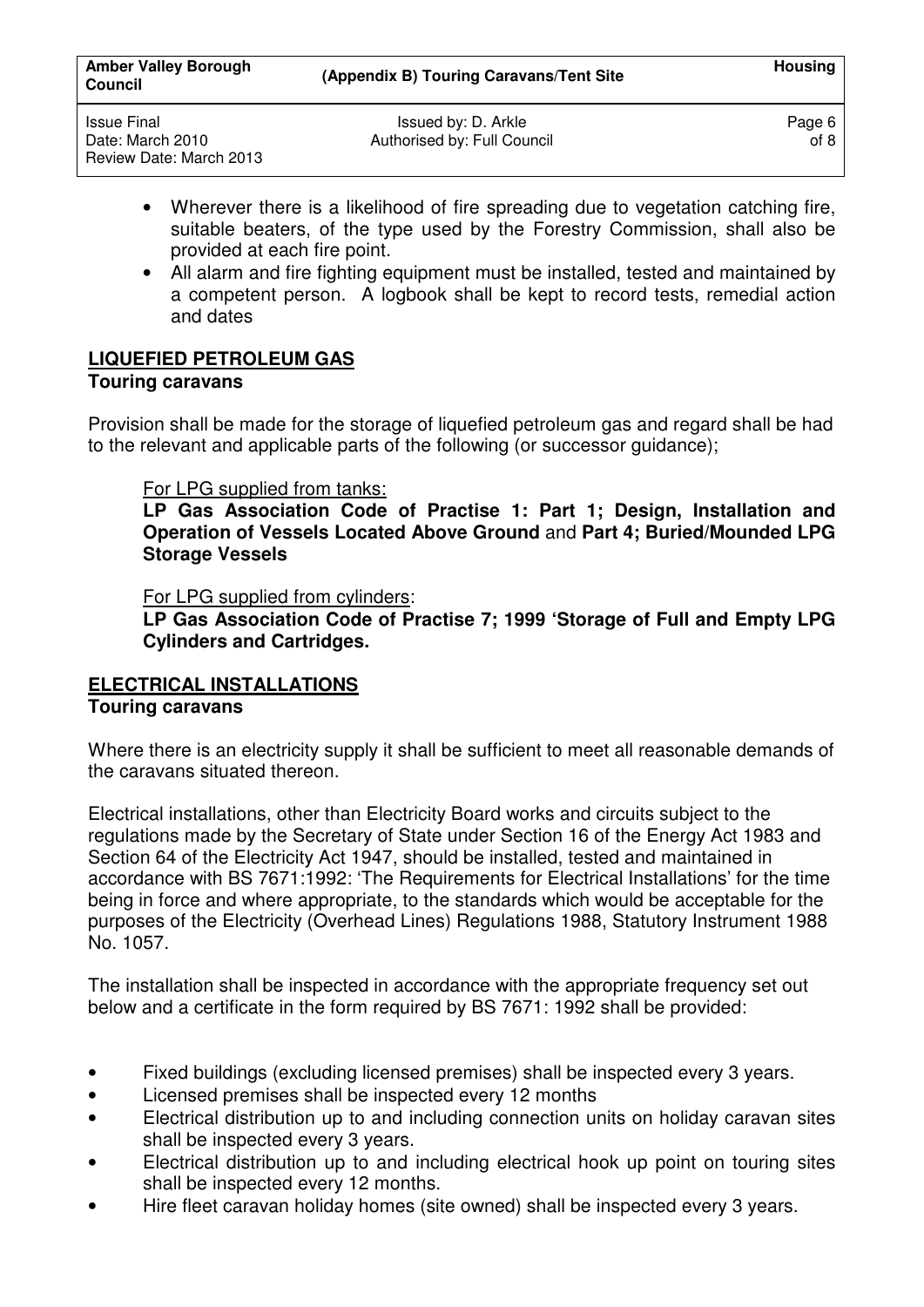| Issue Final             | Issued by: D. Arkle         | Page 7 |
|-------------------------|-----------------------------|--------|
| Date: March 2010        | Authorised by: Full Council | of 8   |
| Review Date: March 2013 |                             |        |

- Hire fleet caravan holiday homes (owner/occupier but sub let to site) site operator to ensure that the owner provides a current, satisfactory electrical safety certificate every 3 years.
- Street lighting shall be inspected every 3 years (or 12 months if cables are overhead).
- Fire alarms and emergency lighting systems shall be inspected every 12 months with a documented quarterly check (informal) to ensure they are in working order.
- Site operators must check and document (Informal) that all residual current devises are working properly every 3 months.

Inspections or work on electrical supplies and installations shall be carried out by a competent person as required by BS 7671: 1992. If an installation does not comply with regulations applicable at the time it was installed, it shall be rectified. Any major alterations and extensions to an installation shall comply with BS 7671:1992.

It is recommended that inspections are carried out by one of the following:

- A professionally qualified electrical engineer
- A member of the Electrical Contractors' Association
- A member of the Electrical Contracts' Association of Scotland

 A certificate holder of the National Inspection Council for Electrical Installation Contracting, or

 A qualified person acting on behalf of one of these (in which case it should be stated for whom he is acting).

 Such person shall within 1 month of such an inspection issue an inspection certificate which shall be retained by the Site Operator and displayed with the Site Licence. The cost of the inspection and report shall be met by the Site Operator.

NB Portable electrical equipment in buildings or caravans under the control of the licensee should be examined (not necessarily by an electrician) in accordance with the HSE guidance "Maintaining Portable and Transportable Electrical Equipment" Ref HS(G) 107 ISBN 0 7176 0715 1. Leaflet IND (G) 164L explains this.

## **NOTICES**

The following signs/ notices must be displayed in a conspicuous place:

- a sign at the site entrance indicating the name of the site;
- a copy of the site licence and licence conditions;
- a plan and notice setting out action to be taken in a emergency and stating where the police, fire brigade, ambulance and local doctors can be contacted;
- the name and location/ telephone number of the site licence holder or his/her accredited representative;
- if the site presents a risk of flooding, advice about the operation of the flood warning system;
- the location of the site emergency telephone;
- if the site has overhead electric lines, warning notices must be displayed on the supports for the lines and at the site entrance. Where appropriate, these must